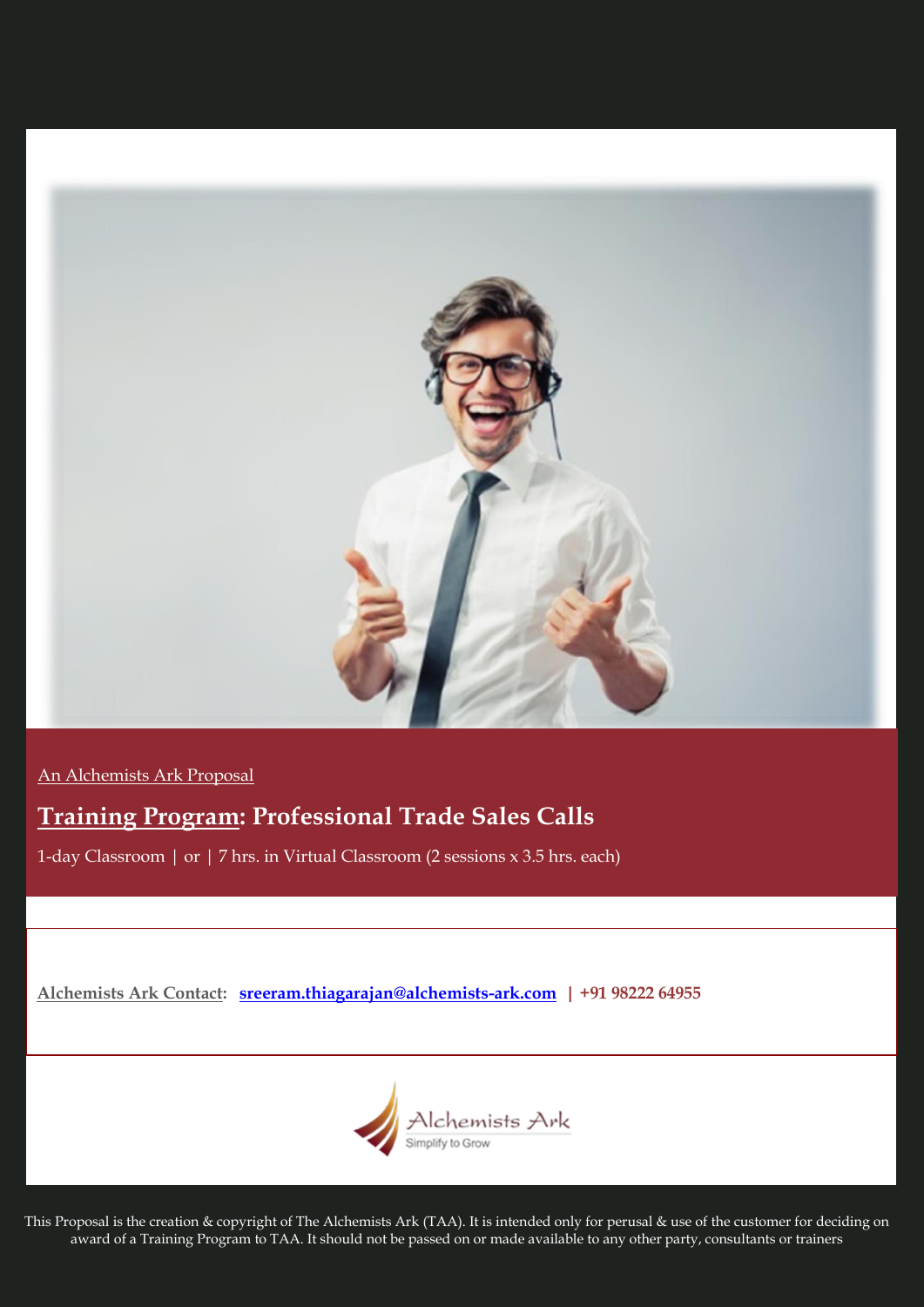

# **Why this 1-day Program on 'Professional Trade Sales Calls'?**

**Is this true for you?** You are selling thru' Trade i.e. Retailers. You have a large direct and indirect field force making lots of calls on these Retailers. However, productivity and range sold are not good enough. Upselling is not happening. **You want to Make Every Call Count, Every Call to Yield More Sales!** You want your field force to be 'demand generators' and not only 'demand fulfillers'. You believe **Sales and Counter Share would be better if your field-force does better quality sales calls.** If this rings a bell, read on!

**What is the Solution?** You need to equip your field force with a way **to make structured, yet engaging trade sales calls!**

## **How will we Understand your Context?**

We will have a **45-min Master-class from the Sponsor**. We will also **speak with a couple of Participants over phone** soon as we signup!

## **What is our Distilled Wisdom on Trade Sales Calls?**

In your entire sales hierarchy, it is only the last-miler that sells. He/She is your **Karyakartaa!** All the investments you have made in your factories, brands, supply chain come good only if this last-miler is able to do a good job! All that they are expected to do is Sales call after Sales call. **And that's all you need them to be trained on**

Trade Sales Call is nothing but a Conversation! **Conversation is a Science + Art!** It is a Science in that it has a Structure that can be repeated for consistent results. **So, it can be taught!** Salespeople exist to build on top of this Science with their **Artistry gained through practice: that' the Art!** 

## **What will be the Content of the Program?**

- What are the Beliefs required to be Successful in any Company with any trade
- How to Start & Stay in Rapport
- How to make Structured, Engaging, and Consistent Trade Sales Calls
	- ∟ How to Start Energisingly
	- ∟ Why and How to Merchandise
	- ∟ How to take Stock
	- ∟ How to not only Take, but also Make Order i.e. Sell Range
	- ∟ How to Handle Objections
	- ∟ How to Summarise Order
	- ∟ How to End Energisingly (to remain in rapport till you meet again)

(We will use clips from our training films to show the best-practice way of doing each of the above) In addition, a WhatsApp Group will be available for 45 days post-program for any clarifications/support

# **What will be the Outcome of this Program?**

At the end of this program, your field force will have **a simple, way of doing structured, engaging Trade Sales Calls**. Expect participants to learn **a few effective habits** that will go a **long way in helping your sales efforts**!

# **What will be your Investment? What will be the terms?**

**Mode:** 1-day in Classroom |or | 7 hours in Virtual Classroom (2 Nos x 3.5 hr. Sessions) **Trainer:** Thiagarajan Sreeram, Director Alchemists Ark will train, supported by a Consultant **Investment**: **Rs. 1.5 lacs/ batch** *(10-15 participants)* **+ GST**